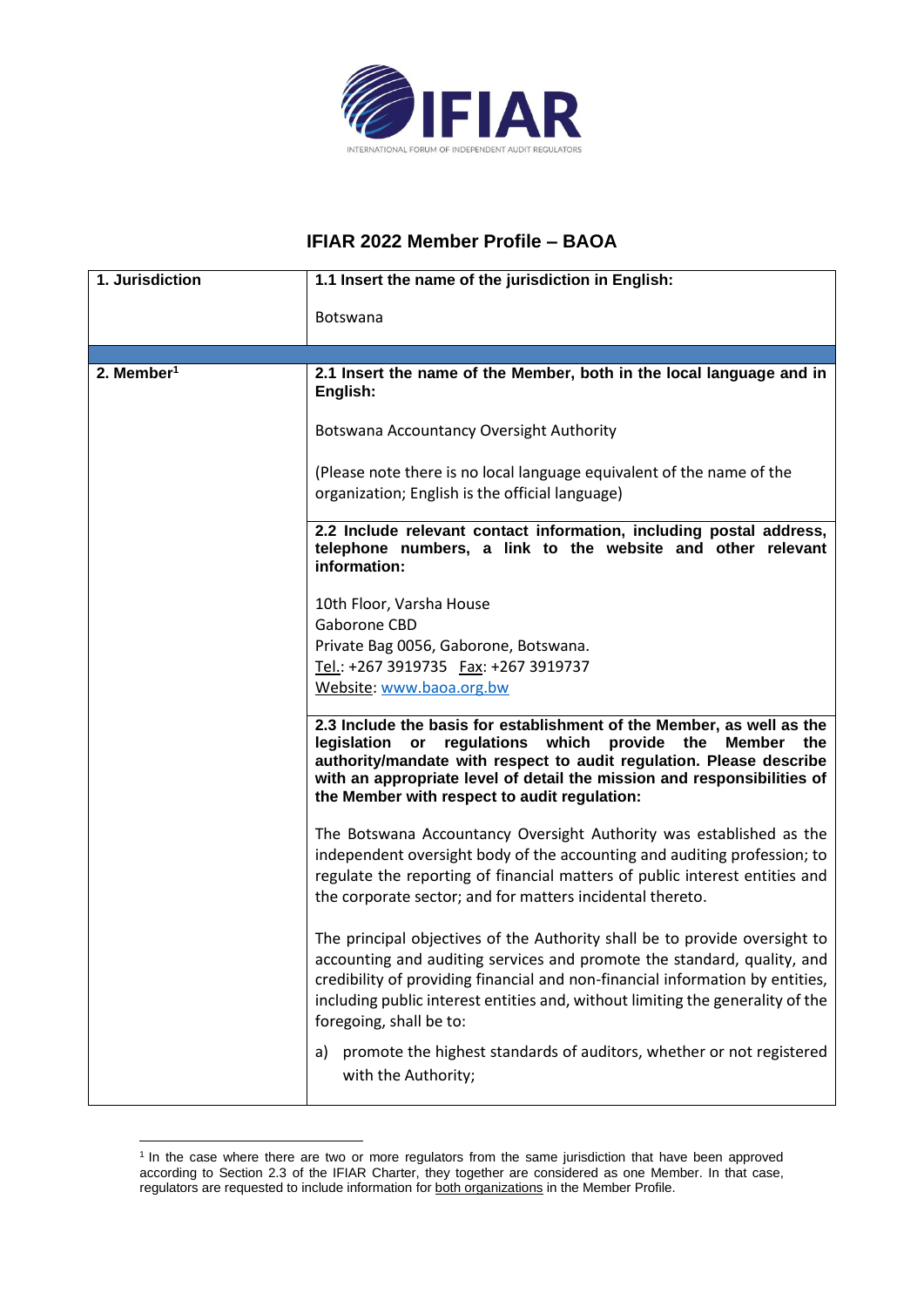

|                                                                  | improve the standard and quality of accounting and audit services;<br>b)                                                                                                                                                                                                                                                                                                                                                                                                                                                                                                                                                                                                   |
|------------------------------------------------------------------|----------------------------------------------------------------------------------------------------------------------------------------------------------------------------------------------------------------------------------------------------------------------------------------------------------------------------------------------------------------------------------------------------------------------------------------------------------------------------------------------------------------------------------------------------------------------------------------------------------------------------------------------------------------------------|
|                                                                  | improve the integrity, competence, and transparency of accountants<br>C)<br>and auditors;                                                                                                                                                                                                                                                                                                                                                                                                                                                                                                                                                                                  |
|                                                                  | promote development of the accountancy profession;<br>d)                                                                                                                                                                                                                                                                                                                                                                                                                                                                                                                                                                                                                   |
|                                                                  | protect the interest of the general public and investors in entities,<br>e)                                                                                                                                                                                                                                                                                                                                                                                                                                                                                                                                                                                                |
|                                                                  | including public interest entities;                                                                                                                                                                                                                                                                                                                                                                                                                                                                                                                                                                                                                                        |
|                                                                  | ensure compliance with and application of local and international<br>f)<br>accounting and auditing standards;                                                                                                                                                                                                                                                                                                                                                                                                                                                                                                                                                              |
|                                                                  | promote high standards of corporate governance and compliance with<br>g)                                                                                                                                                                                                                                                                                                                                                                                                                                                                                                                                                                                                   |
|                                                                  | professional ethics;                                                                                                                                                                                                                                                                                                                                                                                                                                                                                                                                                                                                                                                       |
|                                                                  | h) monitor and adopt international developments in accounting and                                                                                                                                                                                                                                                                                                                                                                                                                                                                                                                                                                                                          |
|                                                                  | auditing fields; and                                                                                                                                                                                                                                                                                                                                                                                                                                                                                                                                                                                                                                                       |
|                                                                  | encourage effective collaboration with other regulators.<br>i)                                                                                                                                                                                                                                                                                                                                                                                                                                                                                                                                                                                                             |
|                                                                  | 2.4 Have there been any major changes to the Member's organization                                                                                                                                                                                                                                                                                                                                                                                                                                                                                                                                                                                                         |
|                                                                  | or to the governing legislation since completing last year's Member<br>Profile?                                                                                                                                                                                                                                                                                                                                                                                                                                                                                                                                                                                            |
|                                                                  | $\Box$ Yes<br>$\square$ No                                                                                                                                                                                                                                                                                                                                                                                                                                                                                                                                                                                                                                                 |
|                                                                  | If yes, please describe these changes with an appropriate level of<br>detail:                                                                                                                                                                                                                                                                                                                                                                                                                                                                                                                                                                                              |
|                                                                  | The Financial Reporting act of 2010, which is the governing legislation used<br>by BAOA has been amended to introduce several major changes and<br>various consequential amendments to the Rules and Regulations. One of<br>the major changes was the transfer of the registration of Certified Audit<br>Firms and Certified Auditors of Non-PIEs from Botswana Institute of<br>Chartered Accountant (BICA) to the Authority. These Regulations will be<br>cited as the Financial Reporting Regulations, 2021 and shall come into<br>operation on 1 <sup>st</sup> April 2022. These were approved on 13 December 2021<br>and published on the Gazette on 24 December 2021. |
|                                                                  |                                                                                                                                                                                                                                                                                                                                                                                                                                                                                                                                                                                                                                                                            |
| <b>Governing Body</b><br>3.<br><b>Composition and</b><br>members | 3.1 Describe with an appropriate level of detail the current<br>composition of the Member's governing body, including the ratio<br>between Board members who are independent from the audit<br>profession and those who are not <sup>2</sup> . The audit profession includes, for<br>example: audit firms, professional accountancy bodies and bodies or<br>entities associated with the audit profession.                                                                                                                                                                                                                                                                 |
|                                                                  | In terms of the Financial Reporting Act, 2010, the functions and powers of<br>the Authority shall be exercised and performed by a Board of Directors                                                                                                                                                                                                                                                                                                                                                                                                                                                                                                                       |

 $2$  An individual is independent of the profession even if he is a CPA, Chartered Accountant, or holder of another equivalent qualification, as long as this individual is not employed by or affiliated to a registered audit firm, nor employed by or affiliated to of a professional accountancy body, nor employed by or affiliated to bodies or entities associated with the audit profession.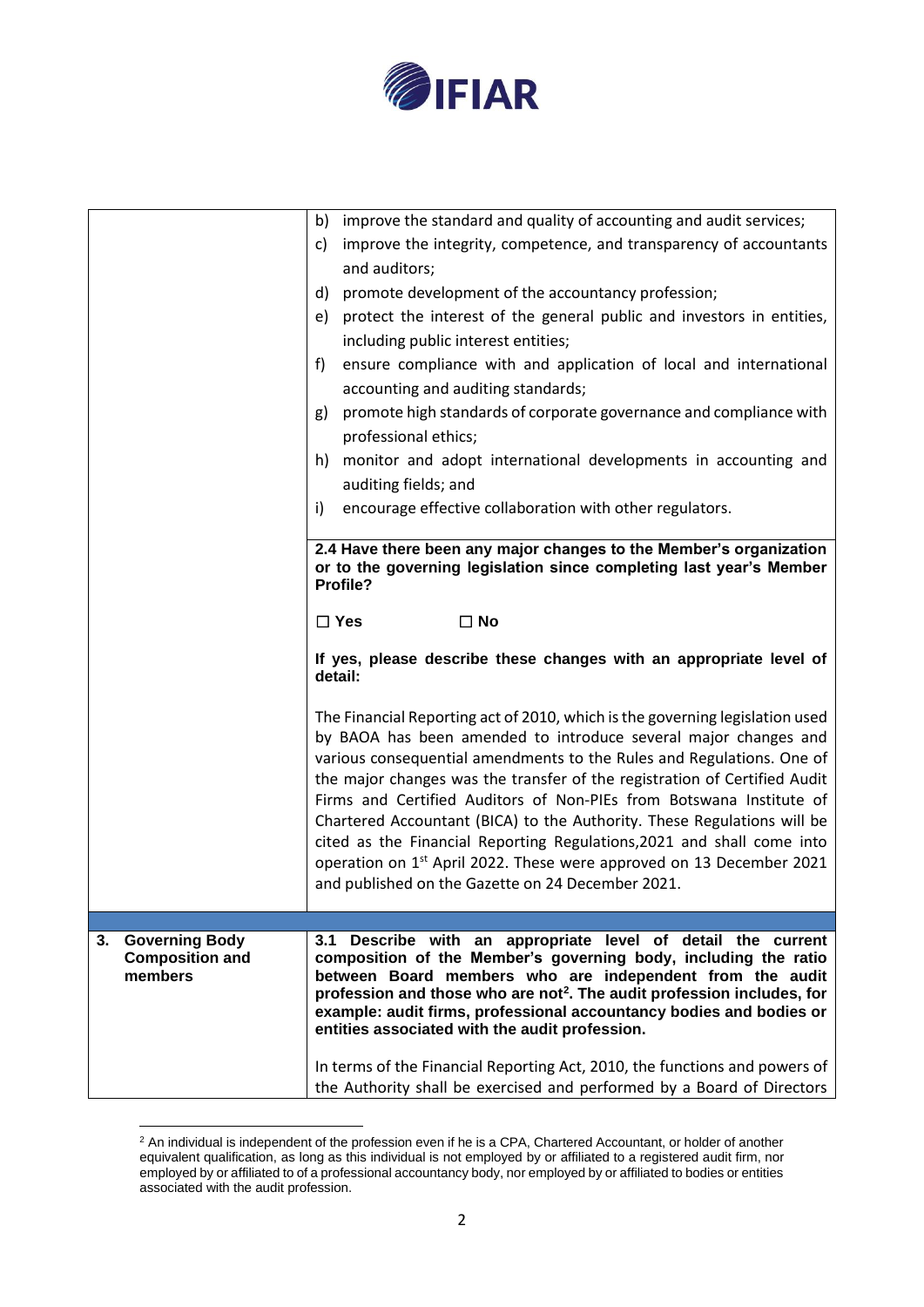

| (independent of the audit profession) consisting of nine prominent                                                            |
|-------------------------------------------------------------------------------------------------------------------------------|
| individuals of integrity and reputation as follows:                                                                           |
|                                                                                                                               |
|                                                                                                                               |
| a) the Accountant General or his or her representative;                                                                       |
| b) the Governor of the Bank of Botswana or his or her representative;                                                         |
|                                                                                                                               |
| the Commissioner General of the Botswana Unified Revenue Service<br>c)                                                        |
| or his or her representative;                                                                                                 |
| d) the Chief Executive Officer of the Non- Bank Financial Institutions                                                        |
|                                                                                                                               |
| Regulatory Authority or his or her representative;                                                                            |
| the Chief Executive Officer of Business Botswana or his or her<br>e) -                                                        |
| representative, and                                                                                                           |
|                                                                                                                               |
| the Chief Executive Officer of the Botswana Stock Exchange or his or<br>f                                                     |
| her representative;                                                                                                           |
| g) two experienced professional accountants (experts) appointed by the                                                        |
|                                                                                                                               |
| Minister of Finance and Development Planning (the Minister) on                                                                |
| recommendation of the ex-officio members. They hold office for a                                                              |
| term of four years and shall be eligible for re-election for one further                                                      |
|                                                                                                                               |
| term; and                                                                                                                     |
| h) one academic professional accountant appointed by the Minister on                                                          |
| recommendation of the ex-officio members. The appointed members                                                               |
|                                                                                                                               |
| shall hold office for a term of four years and shall be eligible for re-                                                      |
| election for one further term.                                                                                                |
|                                                                                                                               |
|                                                                                                                               |
| Six members (a) to (f) above are ex-officio members and serve as members                                                      |
| by virtue of the office they hold.                                                                                            |
|                                                                                                                               |
| 3.2 What are the eligibility criteria / requirements and composition                                                          |
| requirements for the members of the governing body?                                                                           |
|                                                                                                                               |
|                                                                                                                               |
| In terms of the Financial Reporting Act, 2010, Section 10(2):                                                                 |
|                                                                                                                               |
|                                                                                                                               |
|                                                                                                                               |
| 1. a person shall not be appointed or elected as a member of the Board                                                        |
| or be qualified to continue to hold office as a member who:                                                                   |
| a) is not a citizen of Botswana;                                                                                              |
|                                                                                                                               |
| has in terms of a law in force in any country:<br>b)                                                                          |
| (i) been adjudged or otherwise declared bankrupt or insolvent and                                                             |
| has not been discharged; or                                                                                                   |
|                                                                                                                               |
| (ii) made an assignment, arrangement, or composition with his or her                                                          |
| creditors, which has not been rescinded or set aside;                                                                         |
| has within a period of 10 years immediately preceding the date of his<br>C)                                                   |
|                                                                                                                               |
| or her proposed appointment, been convicted:                                                                                  |
| (i) in Botswana, of a criminal offence, or                                                                                    |
| (ii) outside Botswana, of an offence which if committed in Botswana,                                                          |
|                                                                                                                               |
| would have been a criminal offence, and sentenced by a court of                                                               |
| competent jurisdiction to imprisonment for six months or more<br>without the option of a fine, whether that sentence has been |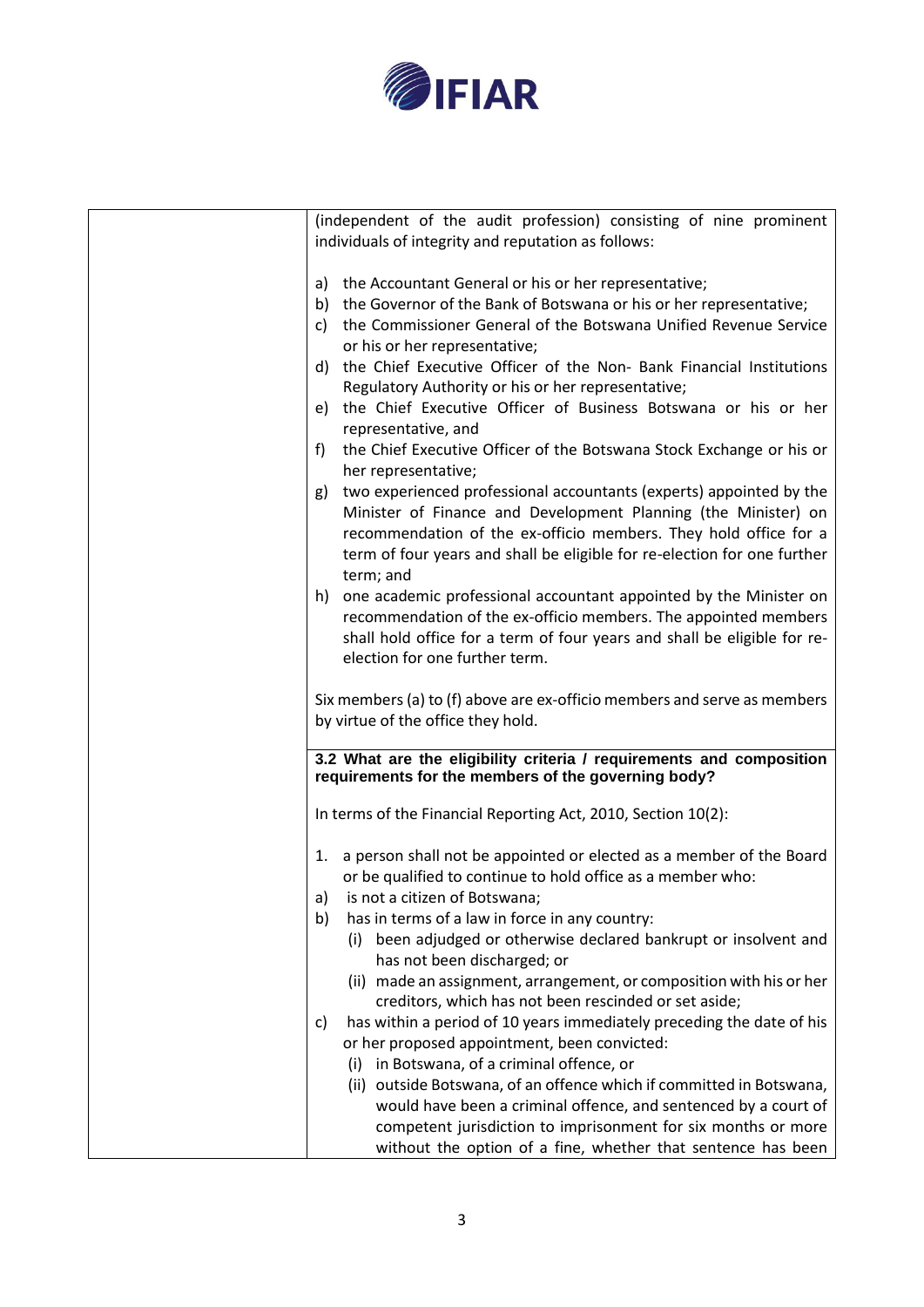

| suspended or not, and for which he or she has not received a free<br>pardon; or                                                                                                                                                                 |
|-------------------------------------------------------------------------------------------------------------------------------------------------------------------------------------------------------------------------------------------------|
| d) has committed a material breach of the Code of Conduct and Ethics<br>adopted by the Board.                                                                                                                                                   |
| 2. An auditor or former shall not be appointed or elected as a member of<br>the Board.                                                                                                                                                          |
| 3.3. Is each member of the governing body independent from the audit<br>profession? The audit profession includes, for example: audit firms,<br>professional accountancy bodies and bodies or entities associated<br>with the audit profession. |
| <b>⊠</b> Yes<br>$\square$ No                                                                                                                                                                                                                    |
| 3.4 If the answer to question 3.3 is "No", is the majority of the members<br>of the governing body non-practitioner?                                                                                                                            |
| $\Box$ Yes<br>⊟ No                                                                                                                                                                                                                              |
| 3.5 If the answer to question 3.3 is "No", which safeguards are in place<br>to provide for the Member's overall independence from the audit<br>profession?                                                                                      |
| Not applicable.                                                                                                                                                                                                                                 |
| 3.6 Is there a restriction or recusal process that is applicable to<br>members of the governing body of the Member who are current or<br>former auditors/practitioners?                                                                         |
| ⊠ Yes<br>$\Box$ No                                                                                                                                                                                                                              |
| None of the BAOA Board members<br>tormer<br>are<br>current<br>or.<br>auditors/practitioners.                                                                                                                                                    |
| The Financial Reporting Act, 2010, section 17 requires that:                                                                                                                                                                                    |
| 1) Where a member is present at a meeting of the Board or any<br>committee, at which meeting a matter which is the subject of                                                                                                                   |
| consideration is one in which he or she is directly or indirectly<br>interested in a private capacity, the member shall, as soon as                                                                                                             |
| practicable after the commencement of the meeting, disclose such<br>interest and shall not, unless the Board or committee otherwise                                                                                                             |
| directs, take part in any consideration or discussion of, or vote on<br>any question touching upon that matter.                                                                                                                                 |
| A disclosure of interest made in accordance with subsection (1)<br>2)<br>shall be recorded in the minutes of the meeting at which it is made.                                                                                                   |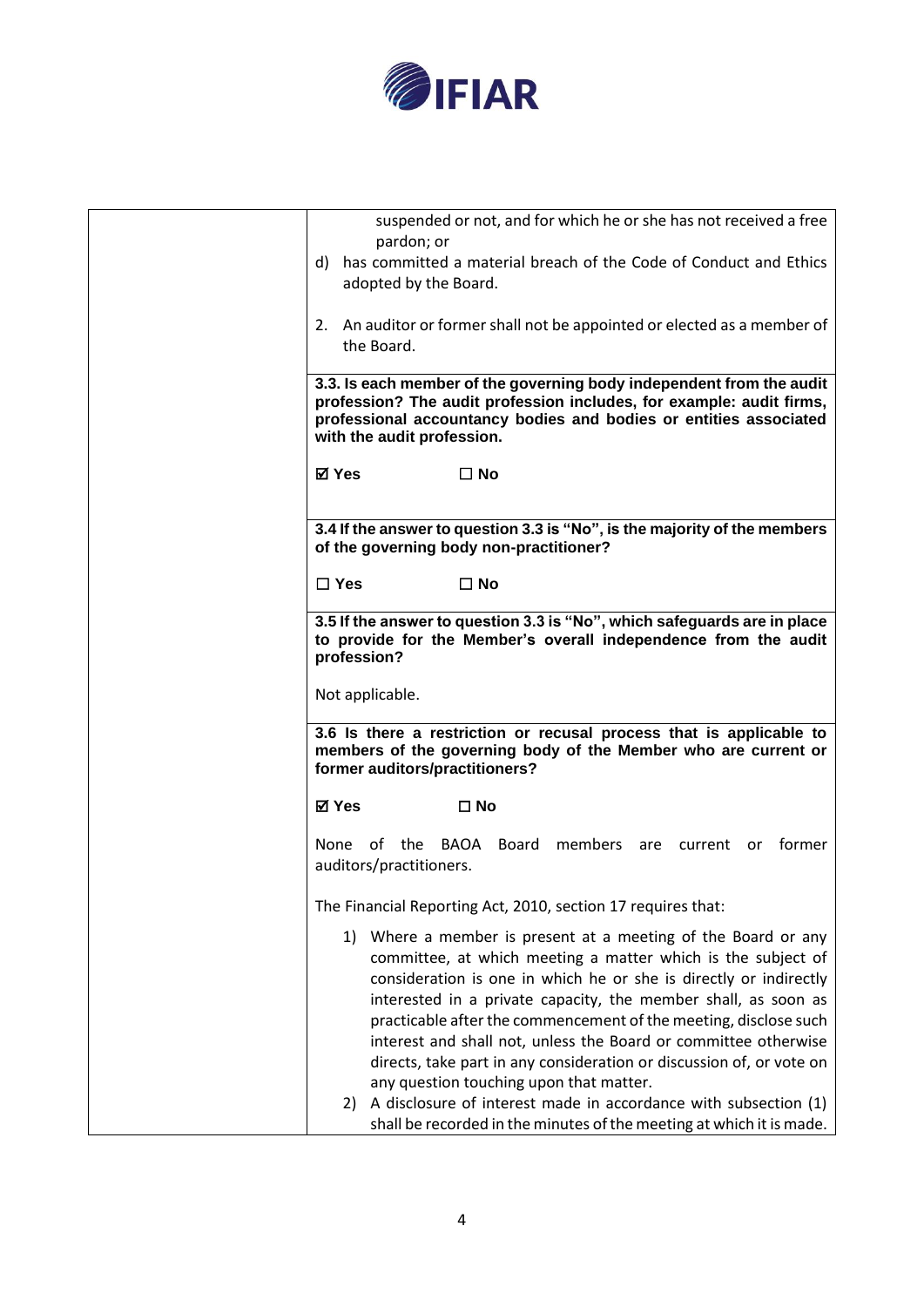

|                                   | Where a member fails to disclose his or her interest in accordance<br>3)<br>with subsection (1) and a decision by the Board or committee is<br>made benefiting that member, the decision shall be null and void.<br>4) A member who contravenes subsection (1) commits an offence<br>and is liable to a fine not exceeding P10 000, or to imprisonment<br>for a term not exceeding nine months, or to both.<br>5) An auditor or former auditor shall not be appointed or elected as<br>a member of the Board."<br>Does this include a "cooling-off" period for former auditors? |
|-----------------------------------|---------------------------------------------------------------------------------------------------------------------------------------------------------------------------------------------------------------------------------------------------------------------------------------------------------------------------------------------------------------------------------------------------------------------------------------------------------------------------------------------------------------------------------------------------------------------------------|
|                                   | ⊠ No<br>$\Box$ Yes                                                                                                                                                                                                                                                                                                                                                                                                                                                                                                                                                              |
|                                   | 3.7 Other than the governing body, are members of the profession<br>involved in the Member's organization (including in any inspections,<br>committee, or panel role)?                                                                                                                                                                                                                                                                                                                                                                                                          |
|                                   | $\Box$ Yes<br>⊠ No                                                                                                                                                                                                                                                                                                                                                                                                                                                                                                                                                              |
|                                   | If yes, please describe their role with an appropriate level of detail,<br>including the ratio between those who are independent and those who<br>are not in the relevant function and whether such role includes<br>decisional or control authority:                                                                                                                                                                                                                                                                                                                           |
|                                   | Not Applicable                                                                                                                                                                                                                                                                                                                                                                                                                                                                                                                                                                  |
|                                   |                                                                                                                                                                                                                                                                                                                                                                                                                                                                                                                                                                                 |
| <b>Funding Arrangements</b><br>4. | 4.1 Describe the main funding arrangements of the Member, including<br>the setting and approval of the budget and the fees, if any:                                                                                                                                                                                                                                                                                                                                                                                                                                             |
|                                   | BAOA is currently funded by the Government. BAOA prepares a budget of<br>its requirements at least six months before the end of each financial year<br>and presents it to the Government through the Ministry of Finance and<br>Economic Development for approval. Once approval is given, Management<br>makes quarterly drawdowns of the funds allocated.                                                                                                                                                                                                                      |
|                                   | However, BAOA has no intention of establishing direct review-based fees<br>which may compromise its independence from the accountancy<br>profession which it regulates. BAOA recovers a small proportion of its fees<br>(currently about 33%) from its members.                                                                                                                                                                                                                                                                                                                 |
|                                   | 4.2 Is the funding free from undue influence by the profession?                                                                                                                                                                                                                                                                                                                                                                                                                                                                                                                 |
|                                   | ⊠ Yes<br>$\square$ No                                                                                                                                                                                                                                                                                                                                                                                                                                                                                                                                                           |
|                                   | Please describe with an appropriate level of detail the safeguards in<br>place to prevent undue influence by the profession:                                                                                                                                                                                                                                                                                                                                                                                                                                                    |
|                                   |                                                                                                                                                                                                                                                                                                                                                                                                                                                                                                                                                                                 |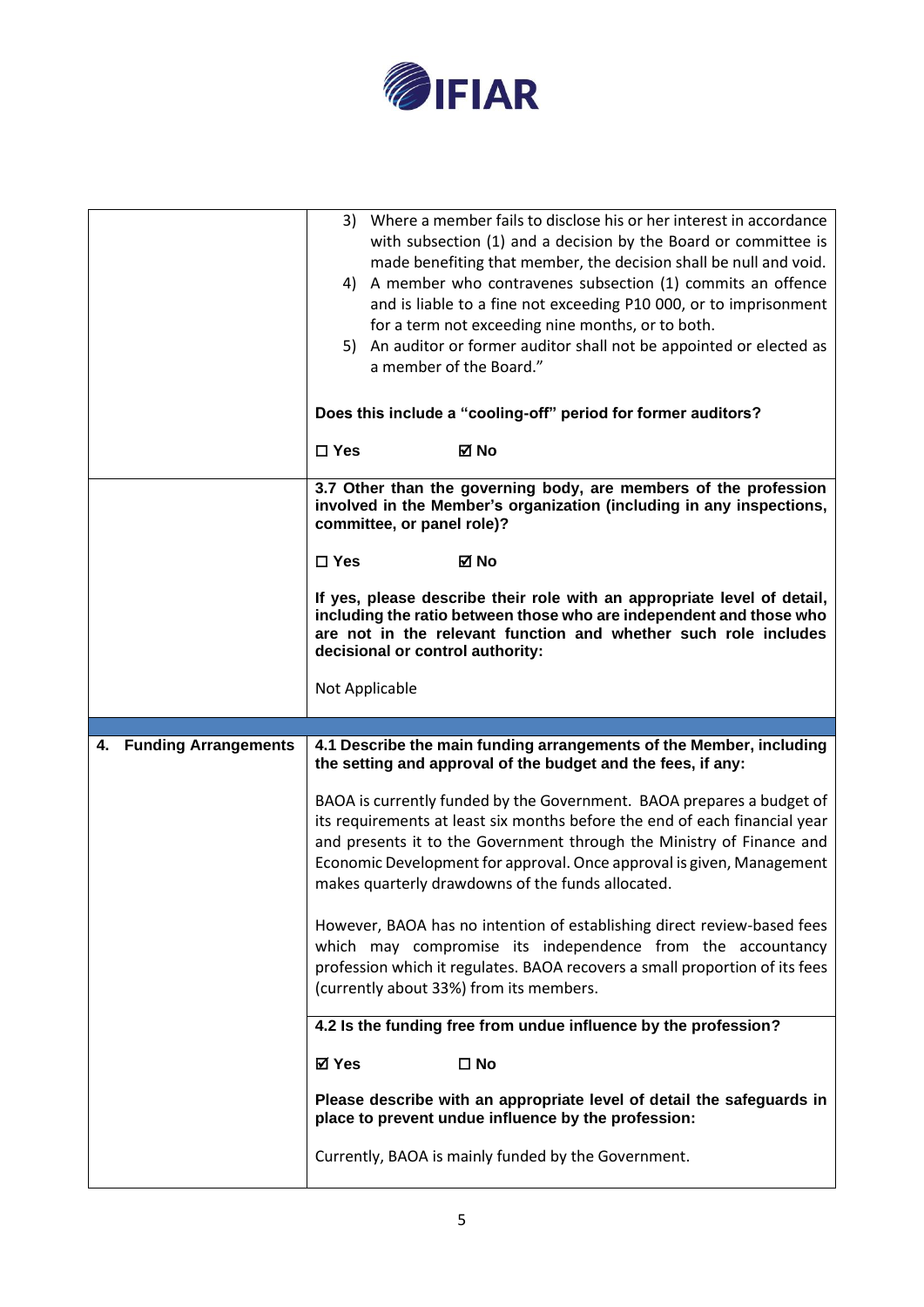

|                                                   | However, BAOA has no intention of establishing direct review-based fees<br>which may compromise its independence from the accountancy<br>profession which it regulates. BAOA recovers a small proportion of its fees<br>(currently about 33%) from its members.                                                                                                                                                                                                                                                                                                                        |
|---------------------------------------------------|----------------------------------------------------------------------------------------------------------------------------------------------------------------------------------------------------------------------------------------------------------------------------------------------------------------------------------------------------------------------------------------------------------------------------------------------------------------------------------------------------------------------------------------------------------------------------------------|
| <b>Inspection System</b><br>5.                    | 5.1 Does the Member have the responsibility for recurring inspections                                                                                                                                                                                                                                                                                                                                                                                                                                                                                                                  |
|                                                   | of audit firms undertaking audits of public interest entities (PIEs)?                                                                                                                                                                                                                                                                                                                                                                                                                                                                                                                  |
|                                                   | ⊠ Yes<br>$\square$ No                                                                                                                                                                                                                                                                                                                                                                                                                                                                                                                                                                  |
|                                                   | 5.2 Is this responsibility undertaken directly or through oversight of<br>inspection conducted by another organization?                                                                                                                                                                                                                                                                                                                                                                                                                                                                |
|                                                   | <b>⊠</b> Directly<br>□ Through Oversight                                                                                                                                                                                                                                                                                                                                                                                                                                                                                                                                               |
|                                                   | If directly, kindly provide a brief description or summary of the<br>responsibility, including the regulatory reporting process after<br>inspections i.e. recommendations issued, follow-up, etc.).                                                                                                                                                                                                                                                                                                                                                                                    |
|                                                   | If through oversight of another organization, please describe with<br>$\bullet$<br>an appropriate level of detail the other organization, its relation to<br>the Member, its role, and the arrangements for oversight:                                                                                                                                                                                                                                                                                                                                                                 |
|                                                   | The Financial Reporting Act, 2010 requires BAOA to undertake audit<br>inspections of certified auditors and firms.                                                                                                                                                                                                                                                                                                                                                                                                                                                                     |
|                                                   | BAOA has an inspection department with a total of ten inspectors.                                                                                                                                                                                                                                                                                                                                                                                                                                                                                                                      |
|                                                   | 5.3 Please describe with an appropriate level of detail the<br>requirements and practices regarding the frequency of inspections:                                                                                                                                                                                                                                                                                                                                                                                                                                                      |
|                                                   | The Audit Practices Procedures require that such inspections be<br>undertaken at least once every three years (three-year inspection cycle). If<br>a certified audit firm or certified auditor passes an inspection, the next<br>review will be carried out in the next cycle. If a certified audit firm or<br>certified auditor fails a review, that firm or certified auditor will require to<br>be re-reviewed within the three year-cycle reviews period or is referred to<br>the Enforcement Committee for appropriate action if the performance is<br>judged to be unacceptable. |
|                                                   |                                                                                                                                                                                                                                                                                                                                                                                                                                                                                                                                                                                        |
| <b>Audit and Financial</b><br>6.<br><b>Market</b> | 6.1 Provide the number of audit firms subject to inspections. Include<br>an indication of the number of public interest audits (PIEs) and other<br>audits that fall under the Member's oversight or mandate.                                                                                                                                                                                                                                                                                                                                                                           |
|                                                   | There are currently 31 registered audit firms in Botswana.                                                                                                                                                                                                                                                                                                                                                                                                                                                                                                                             |
|                                                   | There are 355 Public Interest Entities that BAOA monitors through<br>Financial Reporting Monitoring and Corporate Governance reviews.                                                                                                                                                                                                                                                                                                                                                                                                                                                  |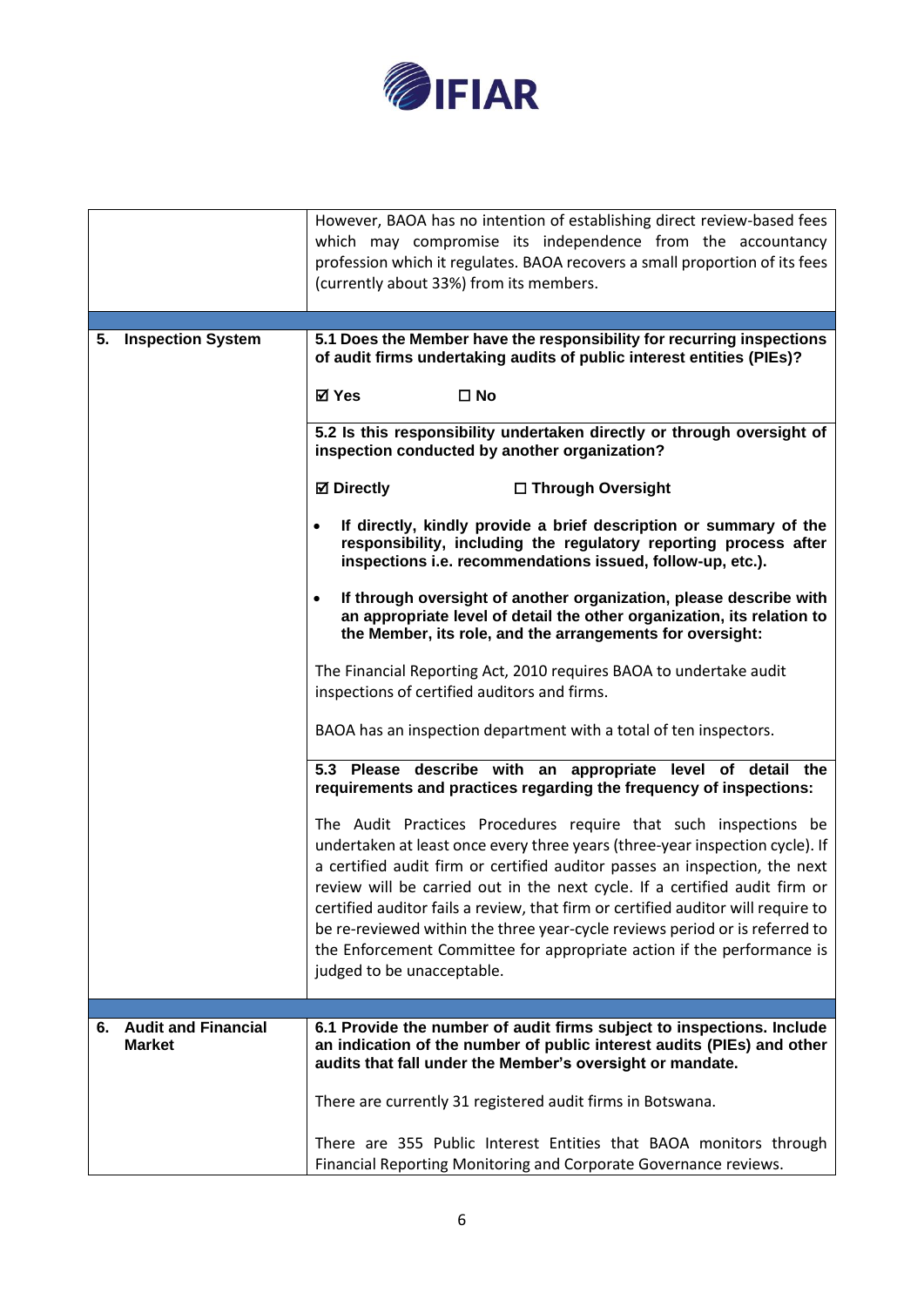

|                                                                                | The Authority is also responsible for the accreditation and oversight of 3<br>Professional Accountancy Organisations.<br>6.2 What are the sizes and market shares of each of the largest audit<br>firms in the Member's jurisdiction?<br>The information below gives an indication of the sizes of the network firms<br>operating in the country. As in most jurisdictions in the world, members of<br>the IFIAR Global Public Policy Committee Firms (GPPC) dominate audits of<br><b>Public Interest Entities.</b> |  |  |
|--------------------------------------------------------------------------------|---------------------------------------------------------------------------------------------------------------------------------------------------------------------------------------------------------------------------------------------------------------------------------------------------------------------------------------------------------------------------------------------------------------------------------------------------------------------------------------------------------------------|--|--|
|                                                                                | Number of<br>Firm<br>Partners<br>5<br>PwC<br>3<br>Deloitte<br>2<br><b>KPMG</b><br>5<br>EY<br>5<br><b>Grant Thornton</b><br>3<br><b>BDO</b>                                                                                                                                                                                                                                                                                                                                                                          |  |  |
| 7.<br><b>Main Other</b>                                                        | 7.1 Please indicate whether the Member has responsibility for tasks                                                                                                                                                                                                                                                                                                                                                                                                                                                 |  |  |
| <b>Responsibilities of the</b><br>Member within the area<br>of Audit Oversight | other than Inspections within the area of Audit Oversight:<br><b>Ø Registration/Licensing</b><br>☑ Audit and/or Ethics Standard Setting<br>☑ Permanent Education of Auditors<br><b>☑ Enforcement</b><br>☑ Other: See below for BAOA's full mandate                                                                                                                                                                                                                                                                  |  |  |
|                                                                                | BAOA's full mandate as derived from its legal functions as stated in the<br>Financial Reporting Act, 2010 is as follows:<br>a) issue, adopt, establish, monitor, and enforce financial reporting and<br>auditing standards;<br>b) monitor the quality and fairness of financial reporting;<br>monitor and enforce compliance with the reporting requirements<br>C)<br>provided under any relevant enactment;<br>d) ensure and enforce compliance with standards and pronouncements                                  |  |  |
|                                                                                | issued by the International Accounting Standards Board and the<br>standard setting boards of the International Federation of<br>Accountants;<br>e) oversee and monitor the services and professional conduct of certified<br>auditors of Public Interest Entities;                                                                                                                                                                                                                                                  |  |  |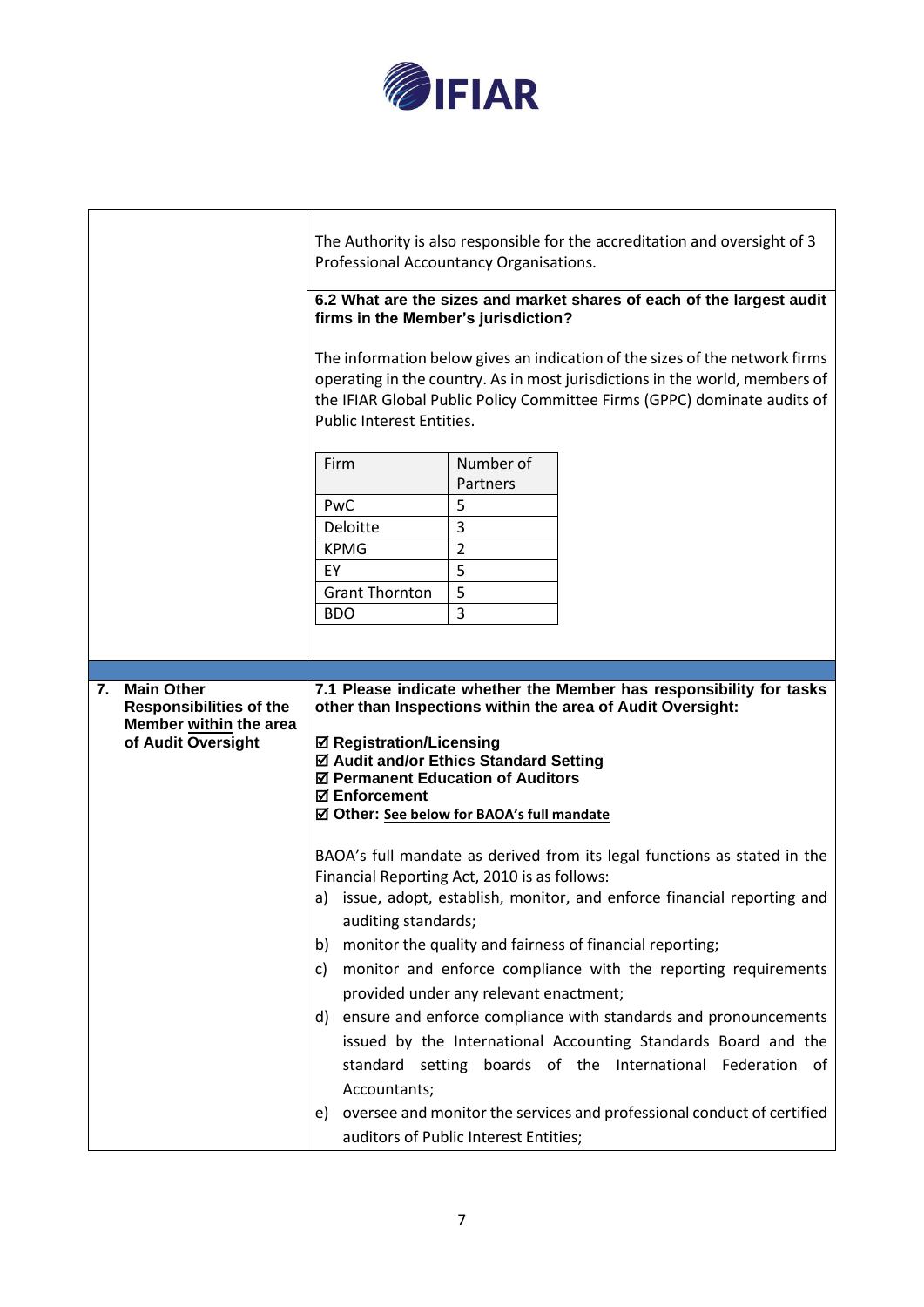

| f            | issue accounting and auditing rules, codes, and guidelines in                                                                                                                                                                                                                                                                                   |
|--------------|-------------------------------------------------------------------------------------------------------------------------------------------------------------------------------------------------------------------------------------------------------------------------------------------------------------------------------------------------|
|              | accordance with the relevant laws and international standards;                                                                                                                                                                                                                                                                                  |
| g)           | conduct investigations and where necessary, impose relevant                                                                                                                                                                                                                                                                                     |
|              | sanctions on certified auditors and officers of Public Interest Entities                                                                                                                                                                                                                                                                        |
|              | as well as the Public Interest Entities;                                                                                                                                                                                                                                                                                                        |
|              | h) establish, maintain, and apply an investigation system and disciplinary                                                                                                                                                                                                                                                                      |
|              | procedure against certified auditors and firms of Public Interest                                                                                                                                                                                                                                                                               |
|              | Entities as well as the Public Interest Entities or other entities and,                                                                                                                                                                                                                                                                         |
|              | where necessary, coordinate with or refer any disciplinary proceedings                                                                                                                                                                                                                                                                          |
|              | to other regulators;                                                                                                                                                                                                                                                                                                                            |
| i)           | coordinate and cooperate with international institutions in the                                                                                                                                                                                                                                                                                 |
|              | development and enforcement of financial reporting and auditing                                                                                                                                                                                                                                                                                 |
|              | standards;                                                                                                                                                                                                                                                                                                                                      |
| j)           | oversee and monitor the regulatory system, training, professional                                                                                                                                                                                                                                                                               |
|              | development programs and examinations and other activities of the                                                                                                                                                                                                                                                                               |
|              | Institute;                                                                                                                                                                                                                                                                                                                                      |
| k)           | initiate, organize, and participate in educational and training programs                                                                                                                                                                                                                                                                        |
|              | in accounting and auditing;                                                                                                                                                                                                                                                                                                                     |
| $\mathbf{I}$ | encourage, and where appropriate, finance research into any matter                                                                                                                                                                                                                                                                              |
|              | affecting financial reporting, accounting, auditing and corporate                                                                                                                                                                                                                                                                               |
|              | governance;                                                                                                                                                                                                                                                                                                                                     |
|              | m) provide accreditation to the institute and other professional                                                                                                                                                                                                                                                                                |
|              | accountancy bodies;                                                                                                                                                                                                                                                                                                                             |
| n)           | register Public Interest Entities and other entities, including a partly or                                                                                                                                                                                                                                                                     |
|              | wholly funded public body; and                                                                                                                                                                                                                                                                                                                  |
|              | o) perform such other duties or functions as the Authority deems                                                                                                                                                                                                                                                                                |
|              | necessary for the purposes on implementing the provisions of the                                                                                                                                                                                                                                                                                |
|              | Financial Reporting Act, 2010.                                                                                                                                                                                                                                                                                                                  |
|              |                                                                                                                                                                                                                                                                                                                                                 |
|              | 7.2 If the Member has the responsibility for Registration/Licensing,<br>please indicate whether this responsibility is undertaken directly or<br>through oversight of Registration/Licensing conducted by another<br>organization?                                                                                                              |
|              | <b>⊠</b> Directly<br><b>Ø Through Oversight</b>                                                                                                                                                                                                                                                                                                 |
|              |                                                                                                                                                                                                                                                                                                                                                 |
| $\bullet$    | If directly, please describe the responsibility with an appropriate<br>level of detail.                                                                                                                                                                                                                                                         |
| $\bullet$    | If through oversight, please indicate the name of the other<br>organization and its composition (i.e., whether practitioners from<br>the audit profession are involved in decision-making). Also give a<br>description of the powers of the other organization and procedure<br>applied, as well as the role of the Member in these procedures. |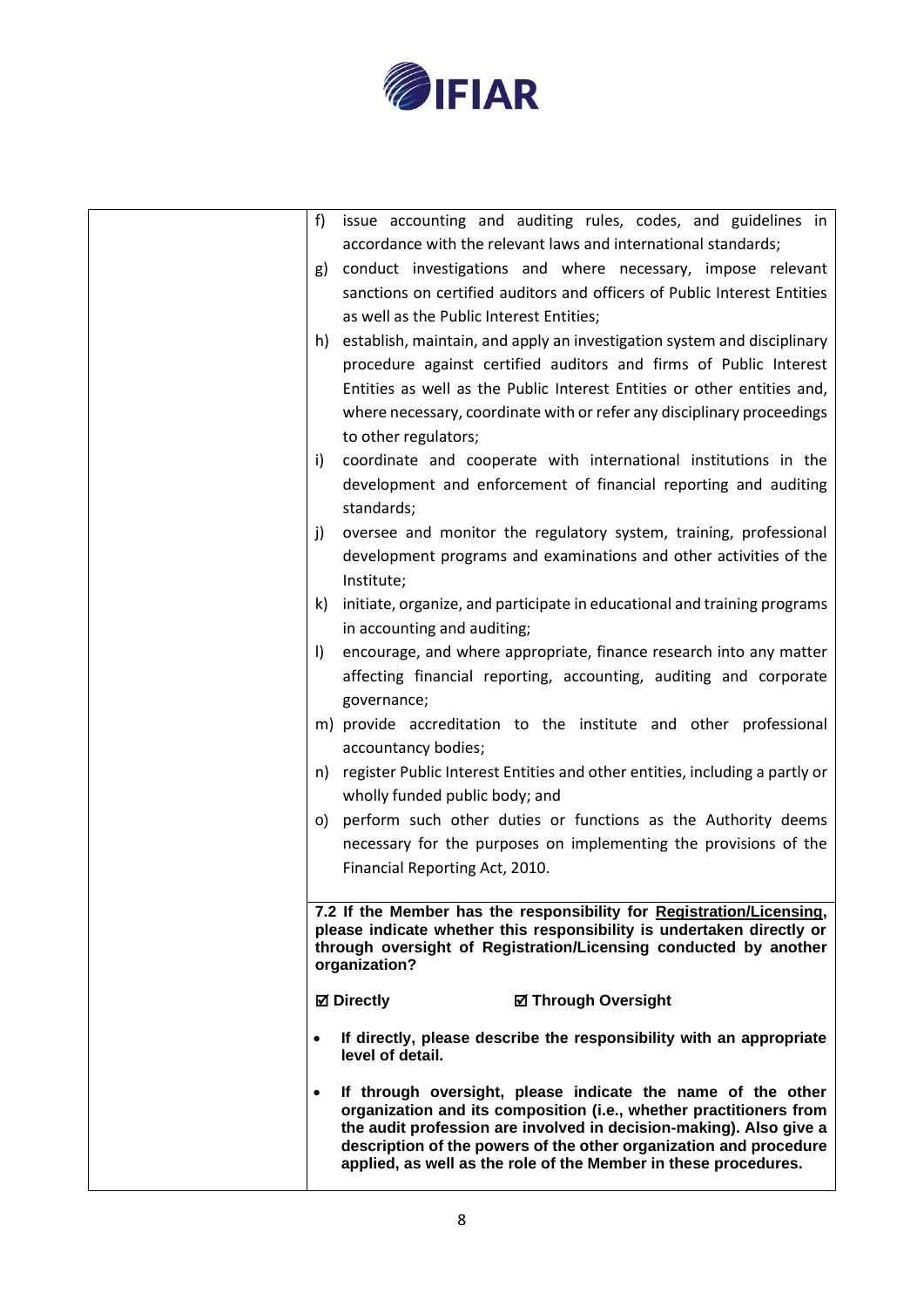

| BAOA is directly responsible for registration and audit practice inspections<br>of all Certified Audit Firms and Certified Auditors in Botswana (effective 1<br>April 2022). Audit practice reports for Certified Audit Firms and Certified<br>Auditors of Public Interest Entities are examined by the Audit Practice<br>Review Committee of BAOA, who then recommend a course of action to<br>the BAOA Board.                                                                                                                                                                                                                                                                                                                                                                                            |
|------------------------------------------------------------------------------------------------------------------------------------------------------------------------------------------------------------------------------------------------------------------------------------------------------------------------------------------------------------------------------------------------------------------------------------------------------------------------------------------------------------------------------------------------------------------------------------------------------------------------------------------------------------------------------------------------------------------------------------------------------------------------------------------------------------|
| The legislation has since been changed - the Financial Reporting<br>(Amendment) Act, 2020 was passed by Parliament at its July 2020 session,<br>and after receiving Presidential Assent, was published in the Government<br>Gazette on 13 November 2020 as an Act of Parliament. The amendment of<br>the Act introduced several major changes and various consequential<br>amendments to the Rules and Regulations. One of the major changes was<br>the transfer of the registration of Certified Audit Firms and Certified<br>Auditors of Non-PIEs from Botswana Institute of Chartered Accountant<br>(BICA) to the Authority. The Authority is now responsible for the regulation<br>of all Certified Auditors and Audit Firms in the Country. The effective date<br>of the Amended Act is 1 April 2022. |
| 7.3 If the Member has the responsibility for Audit and/or Ethics<br>Standard Setting, please indicate whether this responsibility is<br>undertaken directly or through oversight of Audit and/or Ethics<br><b>Standard Setting conducted by another organization?</b>                                                                                                                                                                                                                                                                                                                                                                                                                                                                                                                                      |
| <b>⊠</b> Directly<br>□ Through Oversight                                                                                                                                                                                                                                                                                                                                                                                                                                                                                                                                                                                                                                                                                                                                                                   |
| If directly, please describe the responsibility with an appropriate<br>level of detail.                                                                                                                                                                                                                                                                                                                                                                                                                                                                                                                                                                                                                                                                                                                    |
| If through oversight, please indicate the name of the other<br>organization and its composition (i.e., whether practitioners from<br>the audit profession are involved in decision-making). Also give a<br>description of the powers of the other organization and procedures<br>applied, as well as the role of the Member in these procedures.                                                                                                                                                                                                                                                                                                                                                                                                                                                           |
| BAOA has the sole responsibility for Audit and Ethics Standard Setting in<br>Botswana. In accordance with Sections 52 and 53 of the Financial<br>Reporting Act, 2010, the Board of BAOA established the Standards Setting<br>Committee (SSC), a subcommittee of the Board to:                                                                                                                                                                                                                                                                                                                                                                                                                                                                                                                              |
| adopt, issue, and keep up-to-date financial reporting standards and<br>a)<br>auditing standards; and                                                                                                                                                                                                                                                                                                                                                                                                                                                                                                                                                                                                                                                                                                       |
| b) issue appropriate interpretations, rules, and guidelines for the<br>purposes of implementing financial reporting standards and auditing<br>standards adopted by the SSC.                                                                                                                                                                                                                                                                                                                                                                                                                                                                                                                                                                                                                                |
| No other organization has, nor shares in, the responsibility for Audit and<br>Ethics Standard Setting in Botswana.                                                                                                                                                                                                                                                                                                                                                                                                                                                                                                                                                                                                                                                                                         |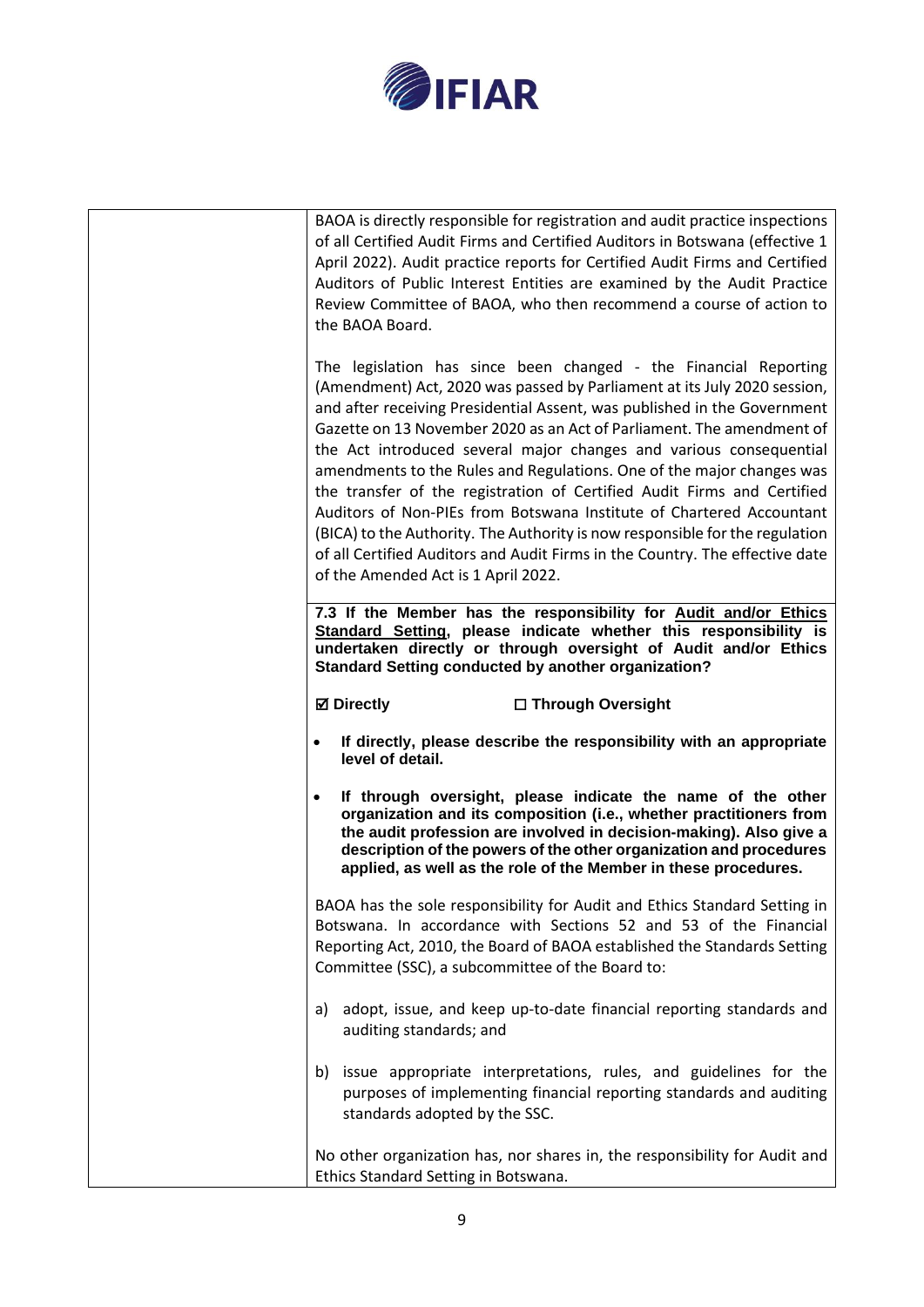

| 7.4 If the Member has the responsibility for Permanent Education of<br>Auditors, please indicate whether this responsibility is undertaken<br>directly or through oversight of Permanent Education of Auditors<br>conducted by another organization?                                                                                                                        |
|-----------------------------------------------------------------------------------------------------------------------------------------------------------------------------------------------------------------------------------------------------------------------------------------------------------------------------------------------------------------------------|
| <b>⊠</b> Directly<br>$\Box$ Through Oversight                                                                                                                                                                                                                                                                                                                               |
| If directly, please describe the responsibility with an appropriate<br>$\bullet$<br>level of detail.                                                                                                                                                                                                                                                                        |
| If through oversight, please indicate the name of the other<br>$\bullet$<br>organization and its composition (i.e., whether practitioners from<br>the audit profession are involved in decision-making). Also give a<br>description of the powers of the other organization and procedures<br>applied, as well as the role of the Member in these procedures.               |
| Permanent Education of Auditors is the primary responsibility of BAOA.                                                                                                                                                                                                                                                                                                      |
| 7.5 If the Member has the responsibility for Enforcement, please<br>indicate whether this responsibility is undertaken directly or through<br>referral to other organization(s)?                                                                                                                                                                                            |
| <b>⊠</b> Directly<br>$\Box$ Through Referral                                                                                                                                                                                                                                                                                                                                |
| If directly, kindly provide a brief description or summary of the<br>$\bullet$<br>enforcement responsibility, the procedure and process involved,<br>including the regulatory reporting process that led to disciplinary<br>action.                                                                                                                                         |
| If through referral, please indicate the name of the other<br>$\bullet$<br>organization and its composition (i.e., whether practitioners from<br>the audit profession are involved in decision-making). Also give a<br>description of the enforcement powers of the other organization<br>and procedures applied, as well as the role of the Member in<br>these procedures. |
| BAOA is directly responsible for Enforcement relating to all Certified Audit<br>Firms and Certified Auditors.                                                                                                                                                                                                                                                               |
| The Board has established the Enforcement Committee to, among other<br>things, enforce:<br>the recommendations of the Audit Practice Review Committee<br>a)<br>following audit quality reviews conducted by the Technical<br>Department of the Authority;                                                                                                                   |
| the recommendations of the Financial Reporting Monitoring<br>b)<br>Committee following reviews conducted by the Technical<br>Department of the Authority;                                                                                                                                                                                                                   |
| the outcomes of reviews carried out on the "Fit and Proper" tests<br>c)<br>carried out on Certified Auditors; and                                                                                                                                                                                                                                                           |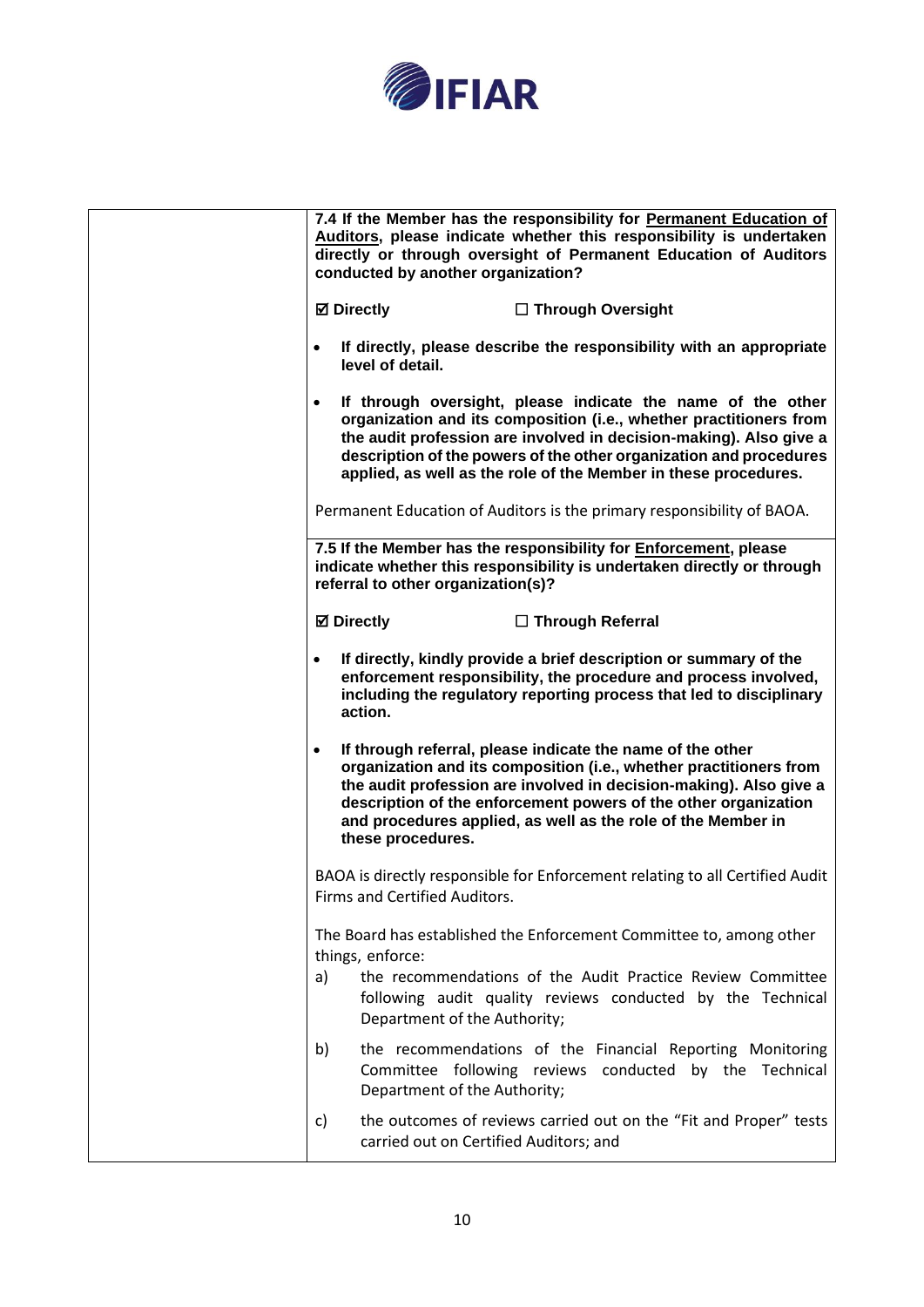

|                                                                                                  | any violations of ethical codes and independence requirements by<br>d)<br>Certified Auditors identified by the Technical Department of the<br>Authority during Audit Practice Reviews and Financial Reporting<br>Monitoring reviews.<br>7.6 If the Member has the responsibility for other tasks within the area<br>of Audit Oversight, please describe with an appropriate level of detail:<br>Apart from the responsibilities as per the BAOA's mandate provided at Part<br>7.1 of the Profile, the BAOA is a Supervisory Authority as per the Financial<br>Intelligence Act, 2019 (FI Act) and therefore it is responsible for Anti-<br>Money Laundering (AML)-Risk Based Supervision of Certified Auditors<br>which it carries out jointly with the Financial Intelligence Agency (Agency)<br>in terms of Section 6 (2) b of the FI Act of 2019.                                                                                                                                                                                                                                                                                                                                                                                                                                                                                                                                                                                                                                                                                                                                                                                                                                                                                         |
|--------------------------------------------------------------------------------------------------|----------------------------------------------------------------------------------------------------------------------------------------------------------------------------------------------------------------------------------------------------------------------------------------------------------------------------------------------------------------------------------------------------------------------------------------------------------------------------------------------------------------------------------------------------------------------------------------------------------------------------------------------------------------------------------------------------------------------------------------------------------------------------------------------------------------------------------------------------------------------------------------------------------------------------------------------------------------------------------------------------------------------------------------------------------------------------------------------------------------------------------------------------------------------------------------------------------------------------------------------------------------------------------------------------------------------------------------------------------------------------------------------------------------------------------------------------------------------------------------------------------------------------------------------------------------------------------------------------------------------------------------------------------------------------------------------------------------------------------------------|
| 8. Main Other<br><b>Responsibilities of the</b><br>Member outside the area<br>of Audit Oversight | 8.1 Please describe with an appropriate level of detail whether the<br>Member has responsibility for tasks outside the area of audit<br>oversight such as Supervision of Financial Reporting or Securities<br><b>Regulation:</b><br>Specific to Supervision of Financial Reporting, BAOA's responsibilities<br>through its Board's subcommittee, the Financial Reporting Monitoring<br>Committee (FRMC) is to review the financial statements of Public Interest<br>Entities (PIEs) or other entities required under any enactment to file its<br>financial statements and reports with a Government Department or<br>Authority, in order to determine whether they are in compliance with the<br>law and applicable reporting requirements as stipulated in the Act and the<br>Authority's Rules and Regulations; with the ultimate objective of<br>protecting public interest. In fulfilment of the foregoing, the FRMC shall:<br>a) review financial statements for compliance with financial reporting<br>requirements of any relevant enactment; financial reporting standards<br>issued by the Authority under Section 52 of the Act; Rules, Regulations<br>or Codes made under the Act; and to identify cases where it appears<br>that these requirements have not been complied with;<br>b) review financial statements to assess the performance of PIEs, in<br>particular those that are regarded to be under financial stress. Ratio<br>analysis and other analytical procedures may be used to assess the<br>liquidity, profitability, gearing and efficiency of the entities, amongst<br>other assessment tools; and<br>promote the highest standards of corporate governance and<br>C)<br>compliance with professional ethics. |
| 9. Major Events and<br><b>Activities</b>                                                         | 9.1 Describe any recent major events and activities:<br>The Financial Reporting (Amended) Act, 2020 introduced the following:                                                                                                                                                                                                                                                                                                                                                                                                                                                                                                                                                                                                                                                                                                                                                                                                                                                                                                                                                                                                                                                                                                                                                                                                                                                                                                                                                                                                                                                                                                                                                                                                                |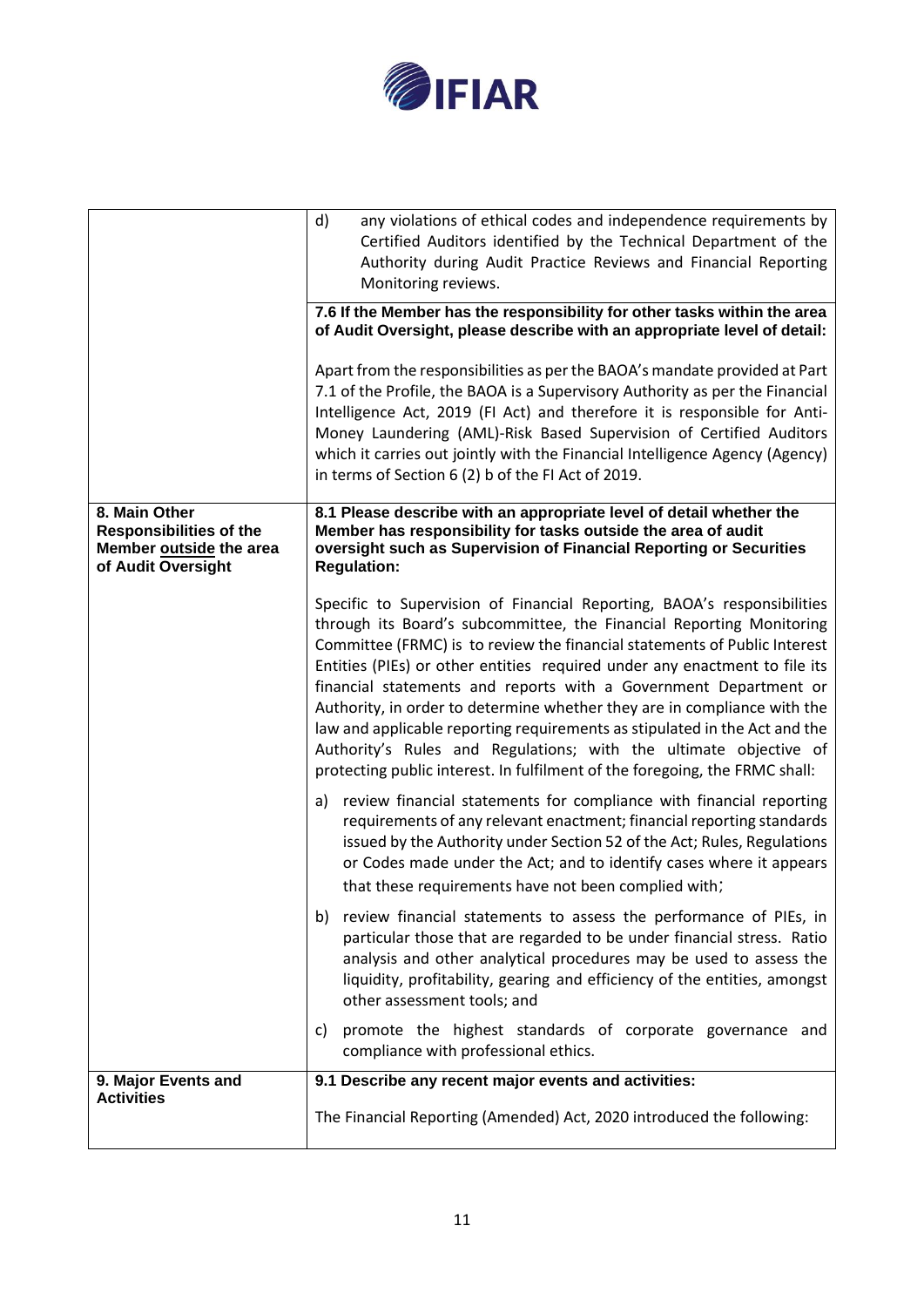

| $\bullet$<br>$\bullet$<br>$\bullet$<br>$\bullet$ | With effect from 1 April 2022, the oversight and regulation of all<br>auditors and audit firms in Botswana comes under the jurisdiction<br>of the Authority.<br>The new amendment to the Regulations provides that the<br>Authority shall issue, adopt, or establish a code of Corporate<br>Governance to be used by Public Interest Entities in Botswana.<br>Mandatory Firm Rotation.<br>The Independent Accounting Oversight Appeals Committee which |
|--------------------------------------------------|--------------------------------------------------------------------------------------------------------------------------------------------------------------------------------------------------------------------------------------------------------------------------------------------------------------------------------------------------------------------------------------------------------------------------------------------------------|
|                                                  | shall hear and determine appeals made against decisions of the<br>Board, Authority, or any of its committees.                                                                                                                                                                                                                                                                                                                                          |
|                                                  | A new section on Professional Misconduct has been introduced.<br>Sanctions have been revised/increased as a deterrent.                                                                                                                                                                                                                                                                                                                                 |